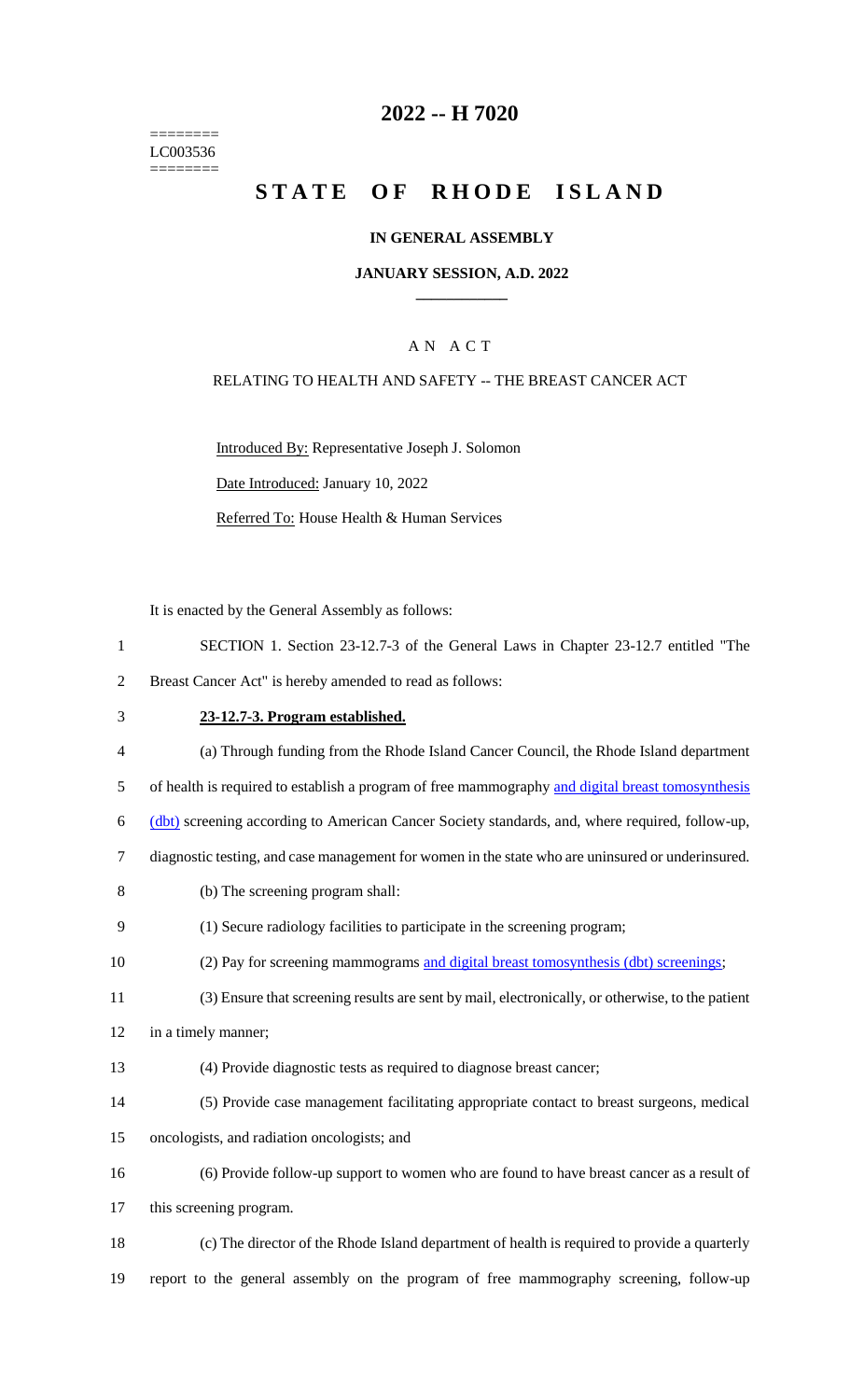diagnostic testing and case management, and public education. An advisory committee concerned with advocacy, outreach, and public education shall meet on a quarterly basis and report to the director.

 SECTION 2. Section 23-12.9-2 of the General Laws in Chapter 23-12.9 entitled "Dense Breast Notification and Education" is hereby amended to read as follows:

#### **23-12.9-2. Public policy goals -- Department of health.**

 The department of health, through the Rhode Island Cancer Council, is authorized and mandated to implement the following public health policy goals as they relate to dense breast notification in Rhode Island. Commencing on October 1, 2014, all healthcare facilities that perform 10 mammography examinations and digital breast tomosynthesis (dbt) screenings shall include in the summary of the mammography report to be provided to a patient by mail, electronically, or otherwise, information that identifies the patient's individual Breast Tissue Classification based on the Breast Imaging Reporting and Data System established by the American College of Radiology. If the facility determines that a patient has heterogeneously or extremely dense breasts, the summary of the mammography report shall also include the following notice:

 "Your mammogram indicates that you have dense breast tissue. Dense breast tissue is relatively common and is found in about forty percent (40%) of women. The presence of dense tissue can make it more difficult to detect cancers in the breast by mammography because it can hide small abnormalities and may be associated with an increased risk. Hence, you may benefit from supplementary screening tests, which may include a breast ultrasound screening, or a breast MRI examination, or both, depending on your individual risk factors.

 We are providing this information to raise your awareness of this important factor and to encourage you to discuss your dense breast tissue, as well as other breast cancer risk factors, with your healthcare provider. Together, you can decide which screening options are right for you.

- A report of your results was sent to your physician. You should contact your physician if
- you have any questions or concerns about this report."
- SECTION 3. Section 23-17-32 of the General Laws in Chapter 23-17 entitled "Licensing of Healthcare Facilities" is hereby amended to read as follows:
- 

#### **23-17-32. Mammograms -- Quality assurance standards. Mammograms and digital**

**breast tomosynthesis (dbt) -- Quality assurance standards.**

 Any licensed health care facility performing a mammogram shall meet state-approved quality assurance standards for taking and processing mammograms and digital breast tomosynthesis (dbt) screenings. The director of health shall have the authority to promulgate rules and regulations necessary to carry out the provisions of this section.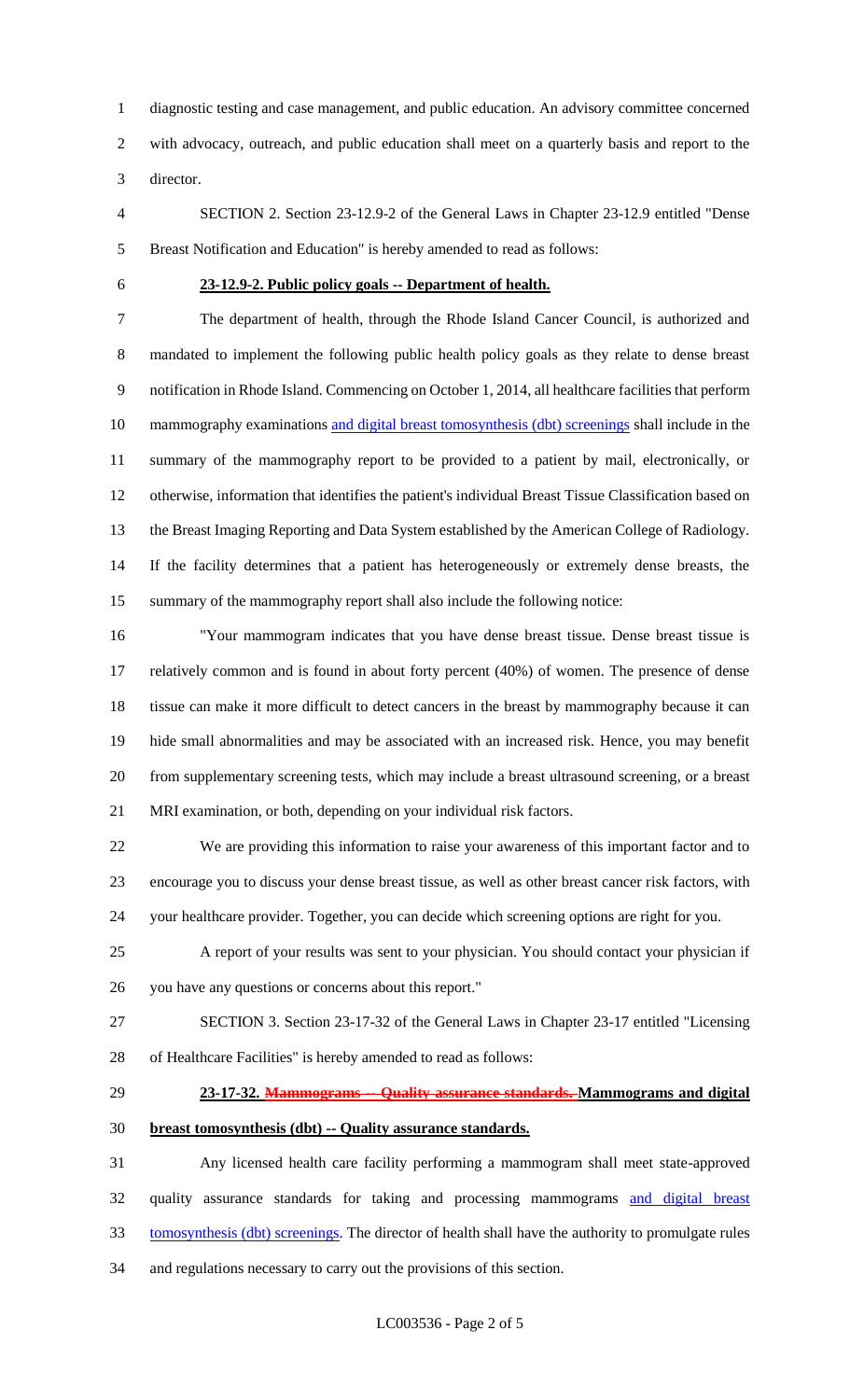SECTION 4. Section 27-18-41 of the General Laws in Chapter 27-18 entitled "Accident

and Sickness Insurance Policies" is hereby amended to read as follows:

# **27-18-41. Mammograms and pap smears -- Coverage mandated. Mammograms,**

**digital breast tomosynthesis (dbt) and pap smears -- Coverage mandated.**

 (a)(1) Every individual or group hospital or medical expense insurance policy or individual or group hospital or medical services plan contract delivered, issued for delivery, or renewed in this state shall provide coverage for mammograms, and digital breast tomosynthesis (dbt) screenings, and pap smears, in accordance with guidelines established by the American Cancer Society.

 (2) Notwithstanding the provisions of this chapter, every individual or group hospital or medical insurance policy or individual or group hospital or medical services plan contract delivered, issued for delivery, or renewed in this state shall pay for two (2) screening mammograms per year when recommended by a physician for women who have been treated for breast cancer within the last five (5) years or are at high risk of developing breast cancer due to genetic predisposition (BRCA gene mutation or multiple first degree relatives) or high risk lesion on prior biopsy (lobular carcinoma in situ) or atypical ductal hyperplasia.

 (b) This section shall not apply to insurance coverage providing benefits for: (1) hospital confinement indemnity; (2) disability income; (3) accident only; (4) long term care; (5) Medicare supplement; (6) limited benefit health; (7) specified disease indemnity; (8) sickness or bodily injury or death by accident or both; and (9) other limited benefit policies.

- SECTION 5. Section 27-19-20 of the General Laws in Chapter 27-19 entitled "Nonprofit Hospital Service Corporations" is hereby amended to read as follows:
- **27-19-20. Mammograms and pap smears -- Coverage mandated. Mammograms,**
- 

# **digital breast tomosynthesis (dbt) and pap smears -- Coverage mandated.**

 (a) Subscribers to any nonprofit hospital service plan shall be afforded coverage under the 25 plan for mammograms, and digital breast tomosynthesis (dbt) screenings, and pap smears, in accordance with guidelines established by the American Cancer Society.

 (b) Notwithstanding the provisions of this chapter, subscribers to any nonprofit hospital service plan shall be afforded coverage for two (2) screening mammograms per year when recommended by a physician for women who have been treated for breast cancer within the last five (5) years or who are at high risk of developing breast cancer due to genetic predisposition (BRCA gene mutation or multiple first degree relatives) or high risk lesion on prior biopsy (lobular carcinoma in situ) or atypical ductal hyperplasia.

- SECTION 6. Section 27-20-17 of the General Laws in Chapter 27-20 entitled "Nonprofit
- Medical Service Corporations" is hereby amended to read as follows: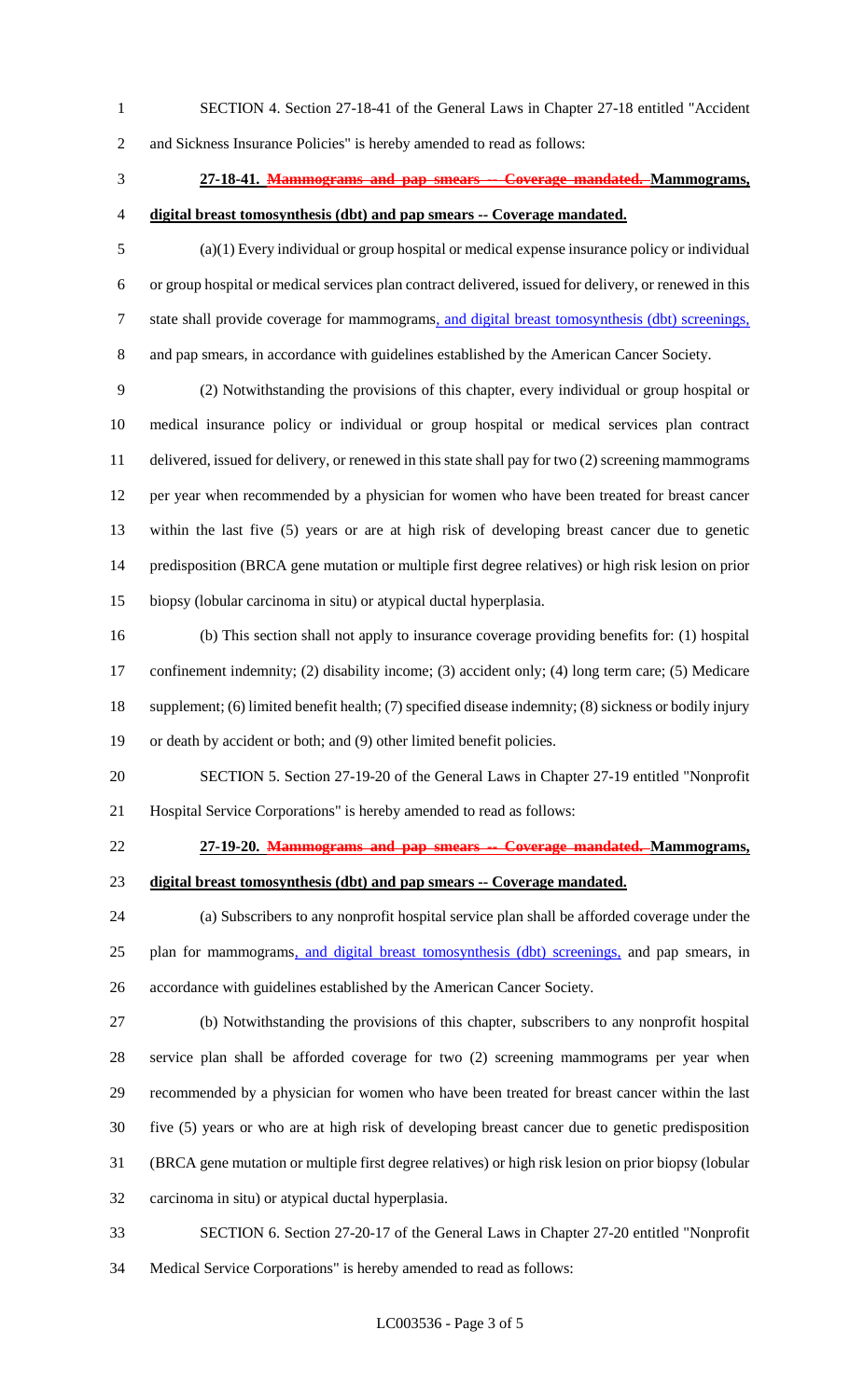- **27-20-17. Mammograms and pap smears -- Coverage mandated. Mammograms,**
- **digital breast tomosynthesis (dbt) and pap smears -- Coverage mandated.** (a) Subscribers to any nonprofit medical service plan shall be afforded coverage under the plan for mammograms, and digital breast tomosynthesis (dbt) screenings, and pap smears, in accordance with guidelines established by the American Cancer Society. (b) Notwithstanding the provisions of this chapter, subscribers to any nonprofit medical service plan shall be afforded coverage for two (2) paid screening mammograms per year when recommended by a physician for women who have been treated for breast cancer within the last five (5) years or who are at high risk of developing breast cancer due to genetic predisposition (BRCA gene mutation or multiple first degree relatives) or high risk lesion on prior biopsy (lobular carcinoma in situ) or atypical ductal hyperplasia. SECTION 7. Section 27-41-30 of the General Laws in Chapter 27-41 entitled "Health Maintenance Organizations" is hereby amended to read as follows: **27-41-30. Mammograms and pap smears -- Coverage mandated. Mammograms, digital breast tomosynthesis (dbt) and pap smears -- Coverage mandated.** (a) Subscribers to any health maintenance organization plan shall be afforded coverage 17 under that plan for mammograms, and digital breast tomosynthesis (dbt) screenings, and pap smears, in accordance with guidelines established by the American Cancer Society. (b) Notwithstanding the provisions of this chapter, subscribers to any health maintenance organization plan shall be afforded coverage for two (2) paid screening mammograms per year when recommended by a physician for women who have been treated for breast cancer within the last five (5) years or who are at high risk of developing breast cancer due to genetic predisposition (BRCA gene mutation or multiple first degree relatives) or high risk lesion on prior biopsy (lobular carcinoma in situ) or atypical ductal hyperplasia. SECTION 8. Section 42-62-26 of the General Laws in Chapter 42-62 entitled "Catastrophic Health Insurance Plan Act" is hereby amended to read as follows: **42-62-26. Mammograms and Pap smears -- Coverage mandated. Mammograms, digital breast tomosynthesis (dbt) and pap smears -- Coverage mandated.** Any insurer, as defined in this chapter, shall afford health insurance coverage for mammograms, and digital breast tomosynthesis (dbt) screenings, and Pap smears, in accordance with guidelines established by the American Cancer Society. SECTION 9. This act shall take effect upon passage.

#### ======== LC003536